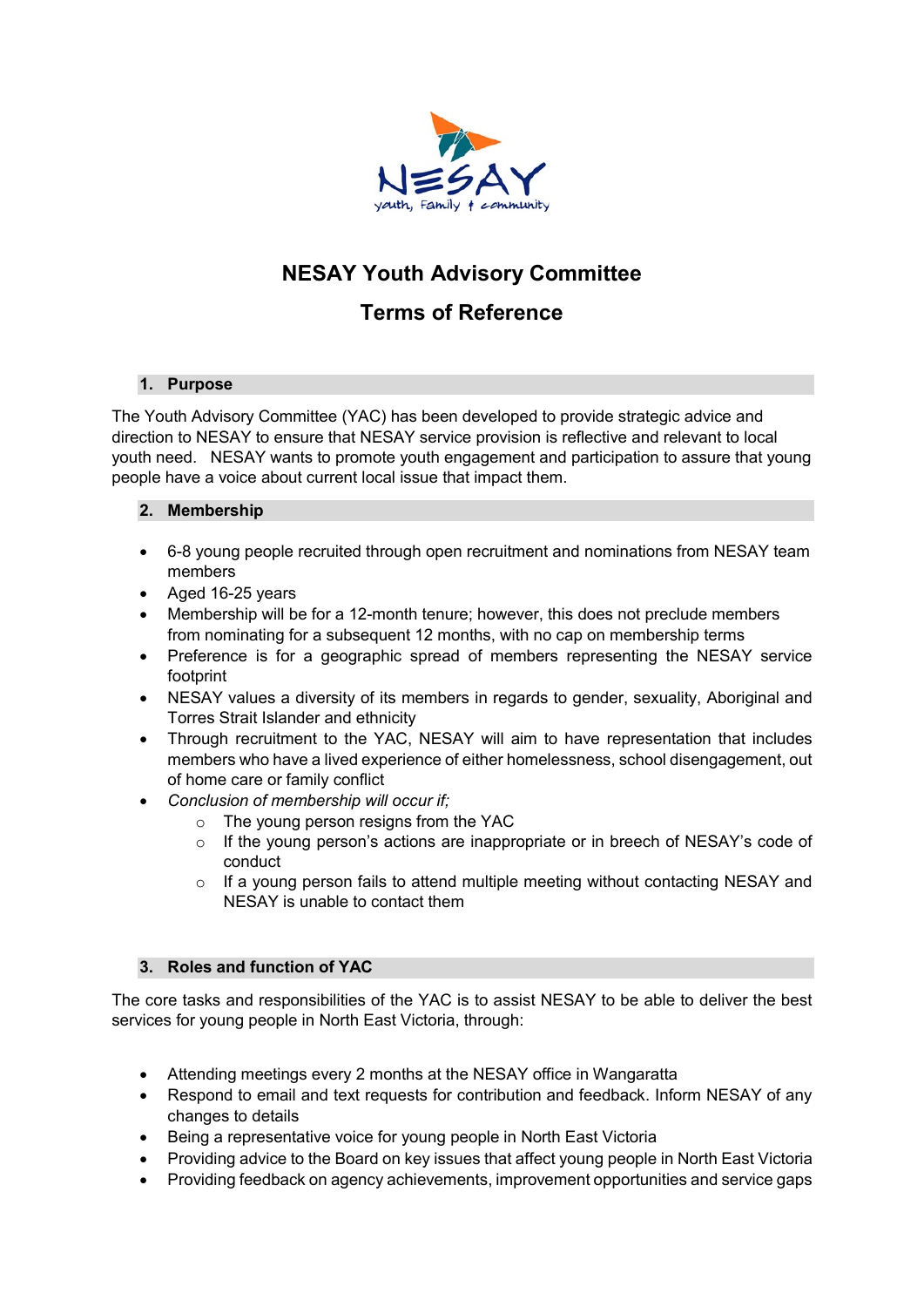- Providing operational advice on new program development to ensure it meets the needs of the young people
- Assisting where possible in the creation/review of agency documents to ensure they are appropriate and accessible for young people
- Supporting the team in youth events and activities where possible and appropriate (e.g. AGM, Youth Week, Homelessness Matters Day etc)
- Identifying barriers that local young people are facing and finding new and innovative ways of engaging

#### **4. Meetings**

- Meetings will be held every two months at the NESAY office on Thursday's between 4:30- 5:30pm (note that this may need to be changed to meet the needs of the members)
- Some members will need to connect to the meetings using "Zoom" or through the phone as it might not be possible for them to physically attend standard meetings. NESAY will cover costs associated with this
- YAC members are required to inform NESAY if they are unable attend meetings, ideally at least one day prior to the meeting
- Meetings will initially be facilitated by NESAY CEO (or delegate) and supported by one NESAY board member. Subsequent meeting roles (chair and minute taker) will rotate through YAC members
- YAC members may be invited to other sub committee meetings
- No quorum is required, however a minimum of half the members would be required to enable effective and representative conversations and recommendations
- Any decisions to be made by the YAC will be made by consensus

# **5. Support and role of NESAY**

- NESAY will provide snacks and drink for meetings
- Training and development will be provided as needed and when locally available
- NESAY CEO (or delegate) will be the YAC contact person and will coordinate meetings, agendas and any additional paperwork
- In between meetings contact will be made via text messages and email
- NESAY will provide reimbursement of \$20 to contribute to the costs of attending meeting

#### **6. Values and guiding principles**

YAC members will represent NESAY's values;

**Inclusion** – embracing diversity. **Respect** – for all people. **Integrity** – in all we do. **Innovation** – to meet current and future needs. **Accountability** – transparency in all we do.

We will work together to provide an environment in which:

- All members feel safe
- Meetings are inclusive